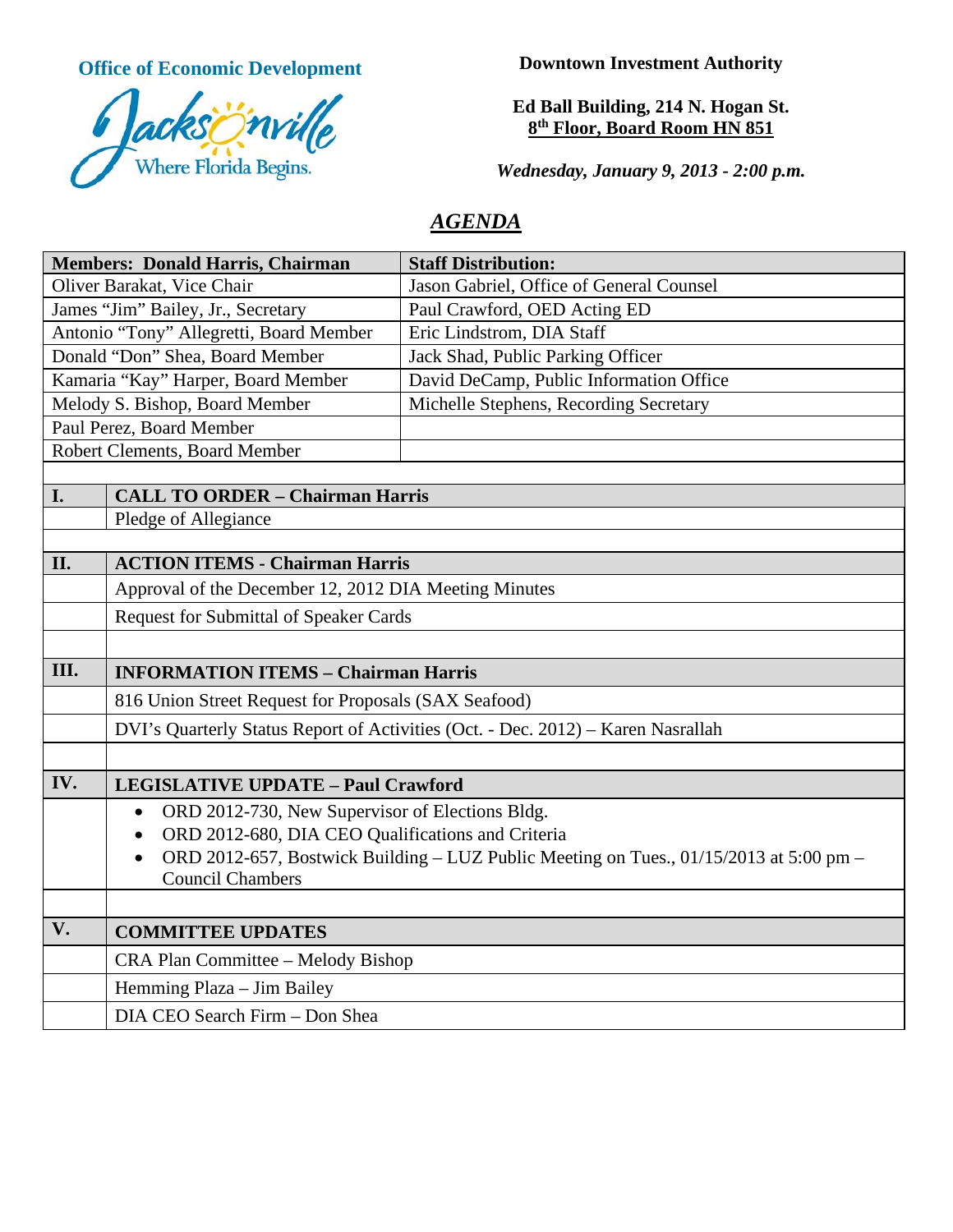DIA Agenda 01/09/2013 Page 2

| VI.   | <b>DOWNTOWN BRIEFING- Chairman Harris</b>                                                   |  |
|-------|---------------------------------------------------------------------------------------------|--|
|       | Gator Bowl - Alan Verlander                                                                 |  |
|       | Southbank Riverwalk – Paul Crawford (Jim Robinson, PW)                                      |  |
|       | Parking Lot Legislation (ORD 2010-901-E) – Jack Shad, Eric Lindstrom, Jim Klement           |  |
|       | DDRB – Next Meeting Date Thurs., 01/10/2013 at 2:00 pm at City Hall, Lynwood Roberts Room   |  |
|       |                                                                                             |  |
| VII.  | <b>OLD BUSINESS - Chairman Harris</b>                                                       |  |
|       |                                                                                             |  |
| VIII. | <b>NEW BUSINESS - Chairman Harris</b>                                                       |  |
|       |                                                                                             |  |
| IX.   | <b>PUBLIC COMMENTS - Chairman Harris</b>                                                    |  |
|       |                                                                                             |  |
| X.    | <b>ADJOURNMENT - Chairman Harris</b>                                                        |  |
|       | Next Scheduled Meeting: Wednesday, February 13, 2013 at 2:00 pm – Ed Ball, 8th Floor BR 851 |  |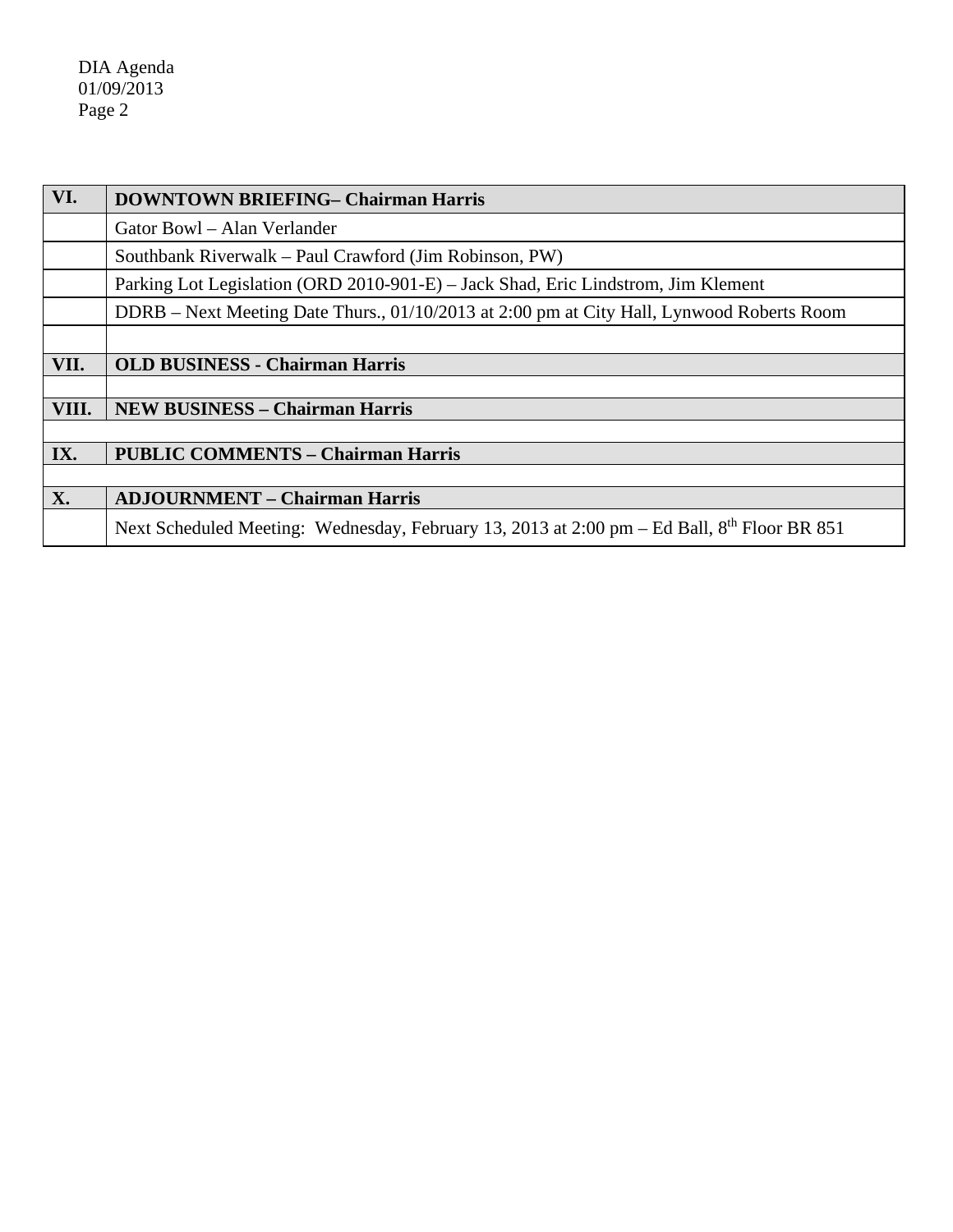**Office of Economic Development**



**Downtown Investment Authority**

**Ed Ball, 214 N. Hogan St. 8 th Floor Board Room HN 851**

*Wednesday, January 9, 2013 – 2:00 p.m.*

# *MEETING MINUTES*

**Board Members Present:** Chairman D. Harris, T. Allegretti, J. Bailey, M. Bishop, O. Barakat, P. Perez, and K. Harper

**Board Members Not Present:** D. Shea and R. Clements

**Office of General Counsel:** Jason Gabriel

**Council Members Present:** Council Member Lori Boyer, District 5

**Attendees:** Paul Crawford, Office of Economic Development (OED); Eric Lindstrom, DIA Staff; Karen Nasrallah, OED; Michelle Stephens, Recording Secretary; Jack Shad, Public Parking Officer

## **I. CALL TO ORDER**

Chairman Harris called the meeting to order at approximately 2:12 p.m. opening with the Pledge of Allegiance.

Chairman Harris introduced and welcomed Mr. Theodore "Ted" N. Carter, appointed by the Mayor to serve as the Economic Development Officer of the City of Jacksonville's Office of Economic Development. He also introduced Mike Saylor who City Council President Bill Bishop has selected to succeed Don Shea on the DIA.

### **II. ACTION ITEMS**

### **APPROVAL OF THE DECEMBER 12, 2012 DIA MEETING MINUTES**

A MOTION WAS MADE BY BOARD MEMBER BARAKAT AND SECONDED BY BOARD MEMBER M. BISHOP APPROVING THE DECEMBER 12, 2012 DIA MEETING MINUTES. THE MOTION PASSED UNANIMOUSLY 7-0.

### **III. INFORMATION ITEMS**

### **816 UNION STREET REQUEST FOR PROPOSALS (SAX SEAFOOD)**

At the December 12, 2012 DIA meeting the Board unanimously recommended that the Administration seek evaluation of the development potential of the Sax Seafood Property located at 816 Union Street through a Request for Proposals (RFP) process. Mr. Crawford advised that staff was in the process of developing the RFP.

The following were relative comments from the Board: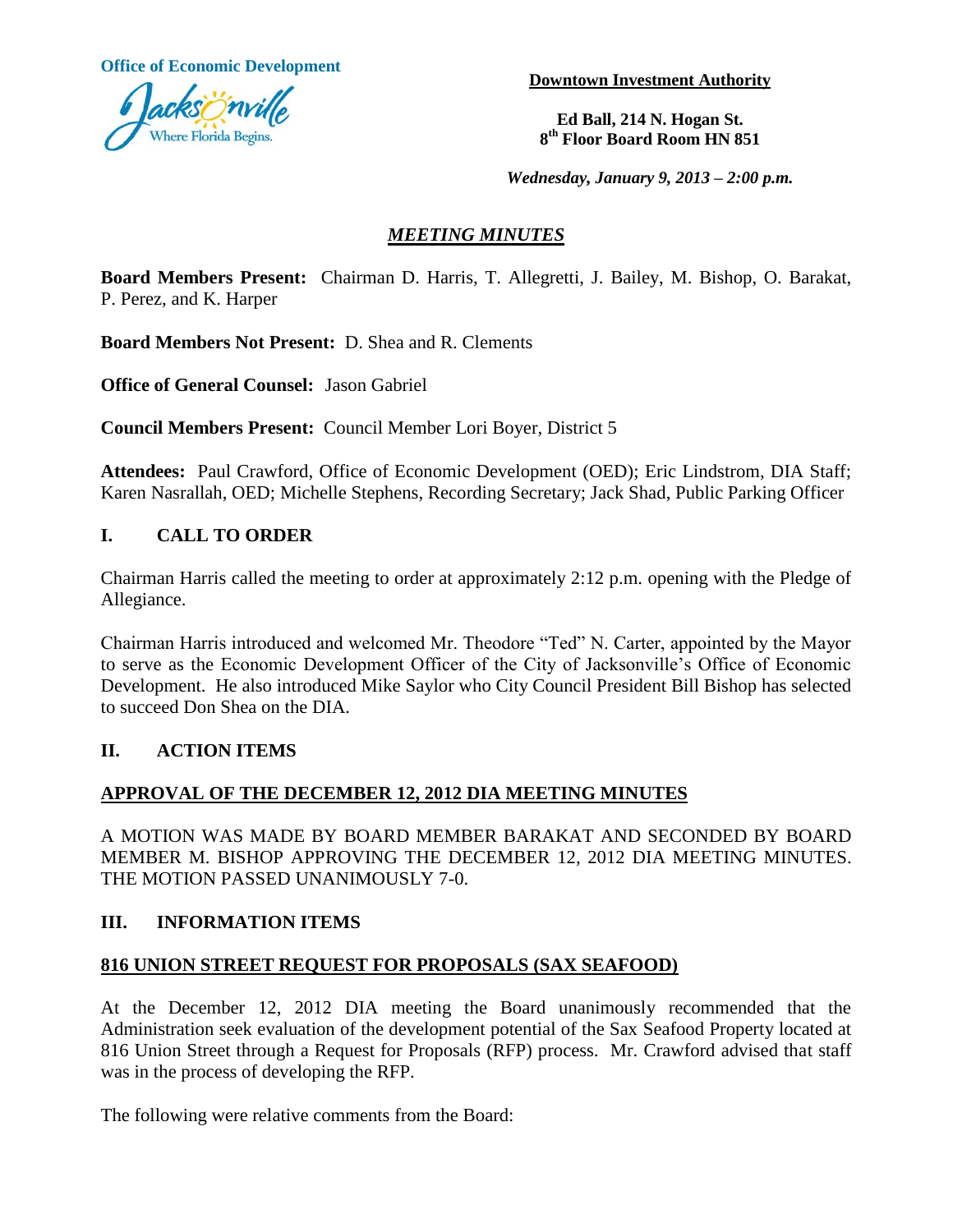Downtown Investment Authority January 9, 2013 Page 2 of 6

Asked if the RFP is for both acquisition and lease.

Mr. Crawford responded that it gives the option for purchase or long-term ground lease. Want to keep it as broad as possible to provide for innovative solutions for the property.

• Requested a copy of the RFP.

Mr. Crawford responded that once the RFP was in final form the Board would be provided with a copy.

## **DOWNTOWN VISION, INC. REPORT**

For informational purposes, the Board was provided with a summary update from DVI that includes significant accomplishments and activities during calendar year 2012 including advocating for downtown, supporting downtown stakeholders, activating downtown through promotions, events and partnerships, marketing downtown, bringing more people downtown and making downtown cleaner, safer, friendlier and more attractive. Terry Lorince, DVI's Executive Director, was present to answer any questions from the Board.

### **IV. LEGISLATIVE UPDATE**

Mr. Crawford provided an update on the following legislation:

*ORD 2012-730, Supervisor of Elections Building*: Currently in City Council Process. Legislation introduced by Council Member Yarborough who is aware of the request for the RFP and recognizes that we are moving forward with an RFP. Do not know his intentions as to whether he wants to move forward at committee meetings this coming week or not. Mr. Crawford can update the Board after he has a conversation with Council Member Yarborough. He added that they will not know the value of the property, or the highest and best use of the property until the private market responds to the RFP.

The following were relative comments from the Board:

Asked who the leading agency responsible for the search for the Supervisor of Elections Office is.

Mr. Gabriel added that there was substitute legislation to 2012-730 that says the building construction shall be coordinated with the Supervisor of Elections as a using agency and the Department of Public Works.

Asked if they are continuing with their search simultaneously with the RFP process adding that the Lavilla Building is one of several candidate buildings.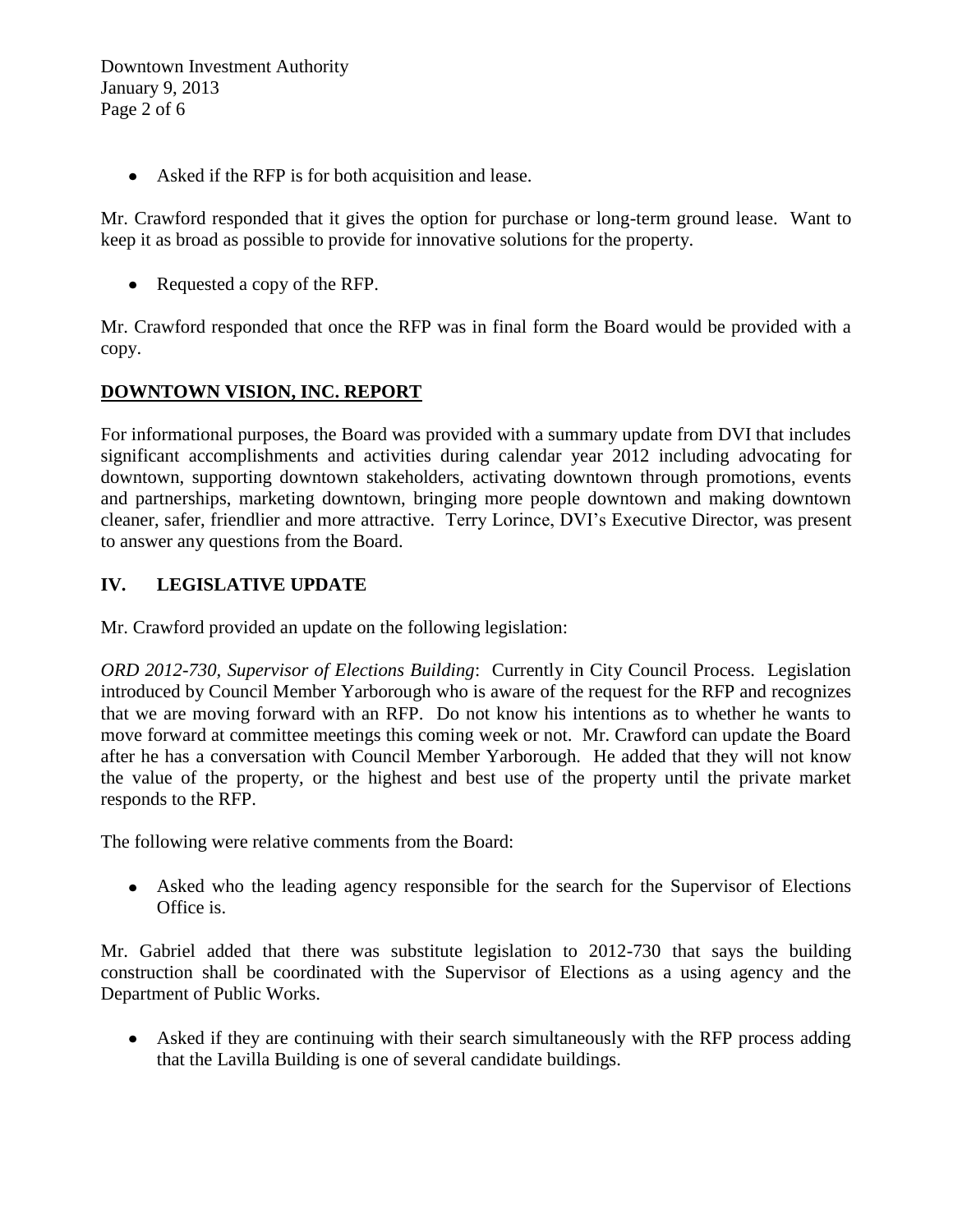Downtown Investment Authority January 9, 2013 Page 3 of 6

Mr. Crawford responded that he believes it specifically says that 816 Union Street is where they need to locate the Supervisor of Elections.

Asked if they are waiting for the RFP process.

Mr. Crawford replied that he has not has a chance to talk with Council Member Yarborough, the sponsor of the bill. He does not know if the intention is to move forward at council committee meetings this week or whether he will request a deferral adding that once he finds out he can relay that to the Board.

*ORD 2012-680, DIA CEO Qualifications and Criteria:* Ordinance 2012-680 was approved. The qualifications and criteria approved by Council will be provided to the search firm to use as they market Jacksonville and this particular position. As directed, staff put out a RFP for a CEO search firm. Four responses have been received. The proposals received need to be evaluated. The next step is for the Board to evaluate the responses in order to proceed with selecting a search firm noting that there is a required procurement process to follow in doing such.

Chairman Harris appointed an Evaluation Committee consisting of members of the DIA CEO Search Firm Committee led by Board Member Shea and included M. Bishop, O. Barakat, P. Perez and K. Harper to continue with the process of evaluating the responses from the RFP in selecting a search firm nominating Board Member Barakat as Chair of the DIA CEO RFP Search Firm Evaluation Committee. The committee following direction of staff and the procurement process would select a search firm.

Mr. Crawford explained the process for evaluating the responses with the utilization of the scoring matrix.

Mr. Gabriel commented that there are a couple of open items that he would like to research before we finalize how we are going to arrive at the final winner of the bid.

Mr. Crawford responded that he had spoken with procurement and as he understands it is whoever is on the grading committee that is associated with the RFP and you can determine who that is. You could delegate it to staff to grade it. In an informal administrative instance (less than \$50,000), it goes to the Chief of Procurement for his review to assure that you graded them correctly and that the proper evaluation was done and that you selected one that meets all of the criteria. Once he has done that, then he sends a letter stating that negotiations may commence.

Mr. Gabriel commented that he thought it was probably best for procurement to outline the process for the Board to ensure the Board is following the proper procedure.

The Board concluded that the DIA CEO RFP Search Firm Evaluation Committee members will complete the matrix individually and return to Mr. Crawford by Monday, January 14, 2013. Mr. Crawford will then score the submissions and based on the best score that will be the search firm.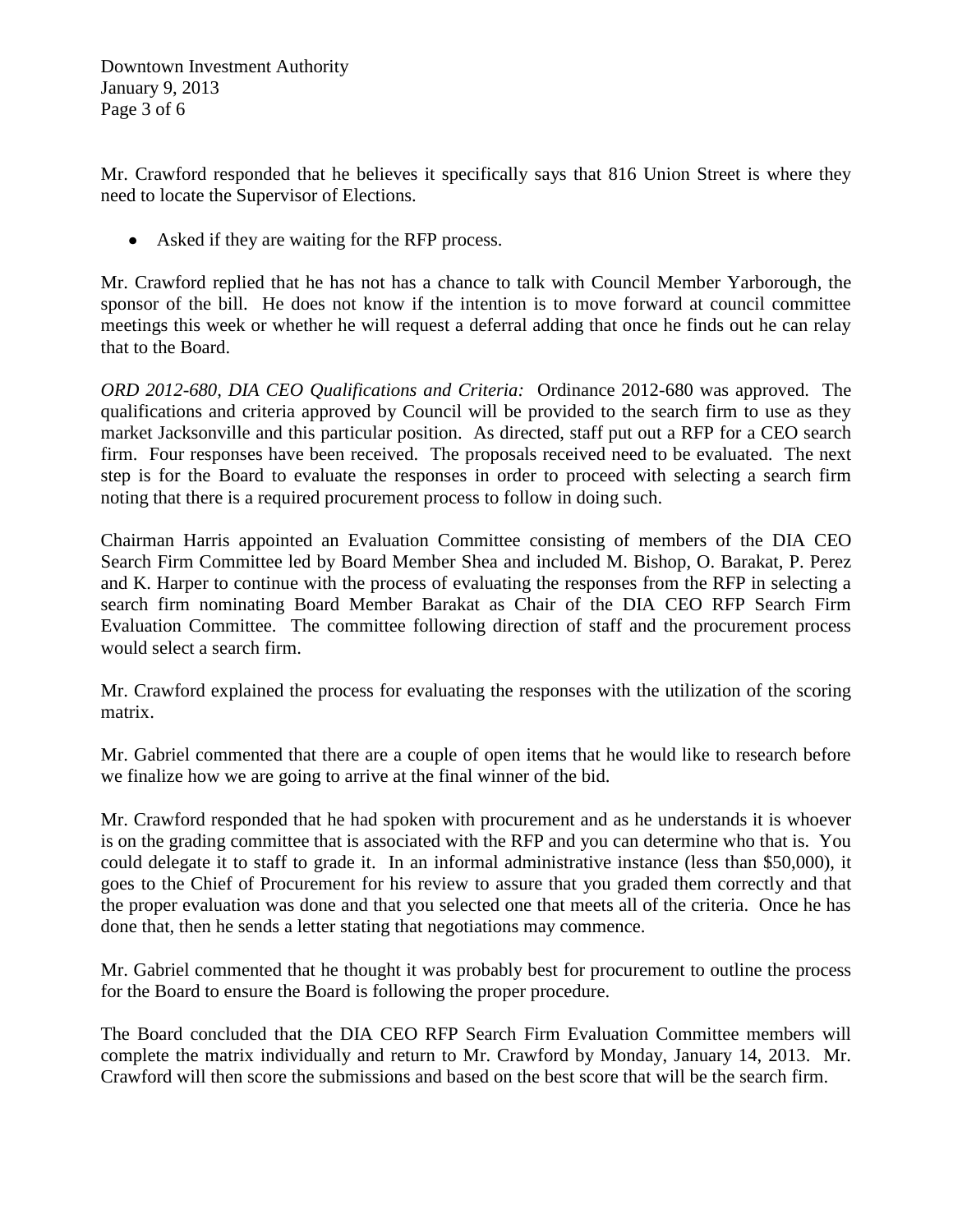Mr. Crawford clarified that he will average the scores submitted to him adding that Procurement will ensure that the math is correct, that each score card was correctly filed out and then they will opine and approve it.

Mr. Gabriel advised that Mr. Crawford needs to consult with procurement to understand exactly what the process is noting that he is more familiar with the above \$50,000 process. He emphasized that he just wants to confirm that the subcommittee can individually tally, submit, average, and go to procurement. It sounds logical, but he just wants to confirm the process noting that nothing is going to happen today or tomorrow that will hinder that. Whatever they decide, he will make sure and confirm that it is the right way to do it.

Mr. Gabriel asked for clarification regarding the five Board Members (D. Shea, O. Barakat, P. Perez, M. Bishop and K. Harper) who will complete the matrix that will be submitted to Mr. Crawford. He asked Mr. Crawford how he will be tallying it.

Mr. Crawford responded that according to Procurement, he is to average the grades submitted and come up with a highest pointed firm and then send a letter to Mr. Barakat, will co-sign with Mr. Barakat to send to Procurement, Procurement will send back an affirmation that we have done it all correctly and they agree and then we will be able to begin negotiations with that firm that we selected. He added that he anticipates working through Mr. Barakat with regards to negotiation and he would imagine that Mr. Barakat would want to be at the table as the committee chair.

Mr. Barakat replied that he would rely on Mr. Crawford to secure and negotiate with the vendor and the City noting this is the selection of the search firm not the person for the DIA CEO position.

*2012-657, Bostwick Building*: Board member Barakat encouraged all Board members that are able to attend the next scheduled LUZ meeting in an effort to continue showing their support for the preservation of the building.

Mr. Crawford needed to leave the meeting early and proceeded with the following updates:

- Mr. Robinson, Director of Public Works had an urgent matter to take care of and was not able to attend today's meeting, but has committed to attending the February DIA meeting to provide an update on the status of the Southbank Riverwalk.
- The DDRB is scheduled to meet on Thursday, January 10, 2013 at 2:00 pm (agenda) provided).
- Presentation of a resolution commending and recognizing the contributions of Donald Shea for his dedicated service in promoting successful revitalization and development of downtown Jacksonville.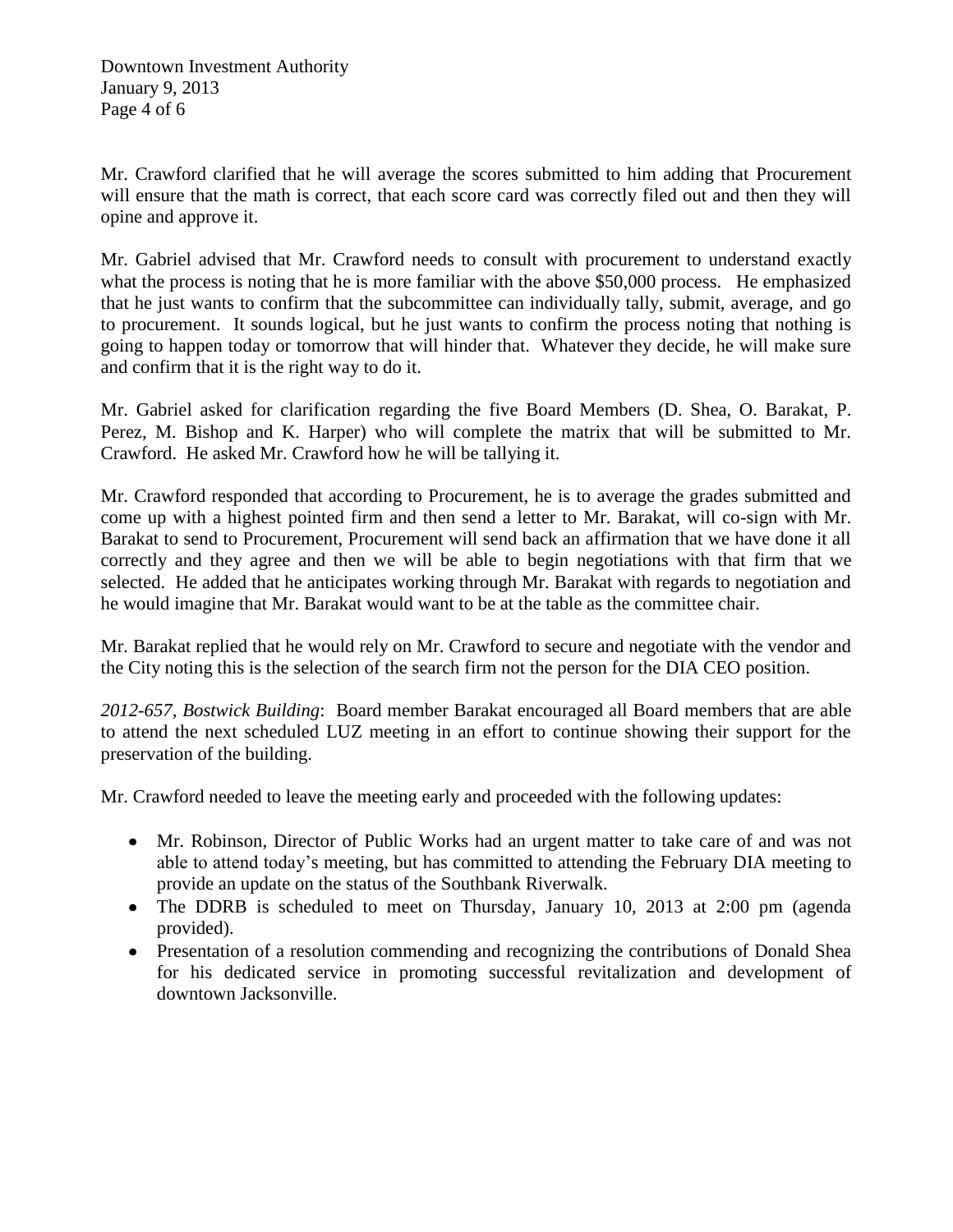Downtown Investment Authority January 9, 2013 Page 5 of 6

## **V. COMMITTEE UPDATES**

#### CRA PLAN COMMITTEE

Board Member M. Bishop provided a summary of the December 20, 2012 DIA CRA Plan Committee Meeting. She advised that the top 10 priorities that the Board members were asked to provide at today's meeting were needed for the planning of the next DIA CRA Plan Committee meeting that she would like to have next week. Ms. Stephens will poll members for a meeting next week on Wednesday, January 16, 2013. Chair Harris noted that not all Board members submitted their list of priorities extending the deadline to Friday, January 11, 2013 in time for Board Member M. Bishop to have it for the DIA CRA Plan Committee meeting next week.

#### HEMMING PLAZA SUB-COMMITTEE

Board Member Bailey, Chair of the Hemming Plaza Sub-committee asked Board Member K. Harper to serve on the Hemming Plaza Sub-committee. He advised that they will be meeting in the near future.

Board Member Perez departed the meeting at approximately 3:30 pm

### **VI. DOWNTOWN BRIEFING**

#### Gator Bowl

Mr. Alan Verlander provided an overview of the January 2013 Gator Bowl game and festivities surrounding the week/weekend.

Mr. Klement provided an overview of the Parking Lot Legislation (ORD 2010-901-E).

Board Member Barakat requested that staff draft a recommendation for the February DIA meeting of the changes needed to the current ORD (2010-901-E) due to the discrepancies noted by staff since its implementation.

### **VII. OLD BUSINESS**

No old business was discussed.

#### **VIII. NEW BUSINESS**

- Board Member Bailey reiterated the importance of the public's input and engagement relative to the DIA and the importance of downtown.
- More collaboration needed between the different entities (Gator Bowl, DVI, SMG, Special Events and others) that host events in and around downtown.